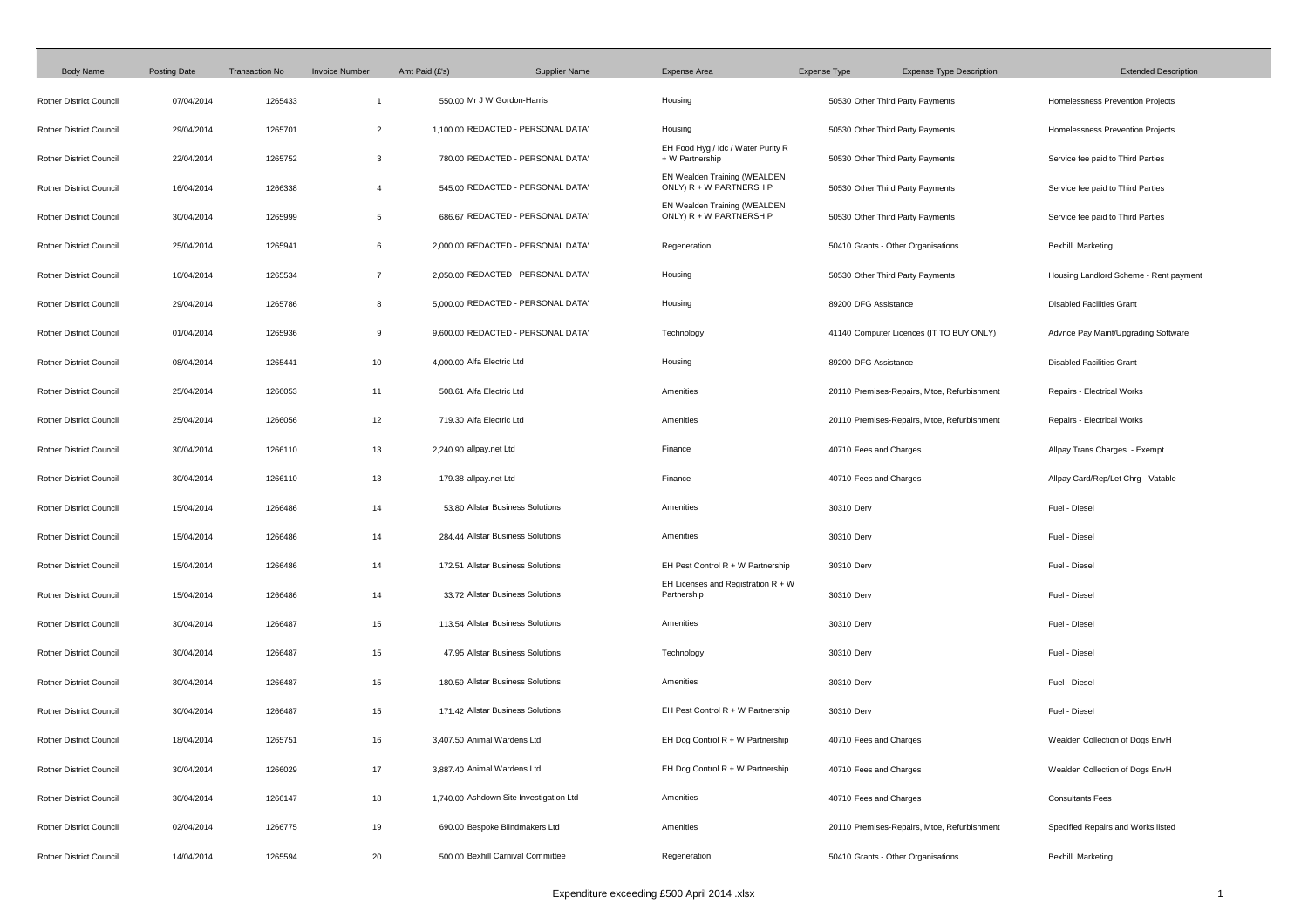| <b>Body Name</b>               | <b>Posting Date</b> | <b>Transaction No</b> | <b>Invoice Number</b> | Amt Paid (£'s)<br><b>Supplier Name</b>                                  | Expense Area                                              | Expense Type                  | <b>Expense Type Description</b>              | <b>Extended Description</b>                |  |
|--------------------------------|---------------------|-----------------------|-----------------------|-------------------------------------------------------------------------|-----------------------------------------------------------|-------------------------------|----------------------------------------------|--------------------------------------------|--|
| <b>Rother District Council</b> | 02/04/2014          | 1265663               | 21                    | 4,500.00 Bexhill Museum Ltd                                             | Amenities                                                 |                               | 50410 Grants - Other Organisations           | Rother Museum Services Projects            |  |
| <b>Rother District Council</b> | 04/04/2014          | 1265604               | 22                    | 33.60 Bruel and Kjaer UK Ltd                                            | EH Pollution $R + W$ Partnership                          |                               | 40110 Tools & Specialist Equipment           | Carriage/Handling Charge                   |  |
| <b>Rother District Council</b> | 04/04/2014          | 1265604               | 22                    | 907.20 Bruel and Kjaer UK Ltd                                           | EH Pollution $R + W$ Partnership                          | 40130 Furniture and Equipment |                                              | EnvH-Repair Sound Level Equipment          |  |
| <b>Rother District Council</b> | 02/04/2014          | 1265565               | 23                    | 1,005.23 BT British Telecommunications plc                              | Technology                                                | 40910 Telephones              |                                              | <b>BT Smartnumber Charges</b>              |  |
| <b>Rother District Council</b> | 27/04/2014          | 1266105               | 24                    | 1,366.40 BT British Telecommunications plc                              | Technology                                                | 40910 Telephones              |                                              | <b>BT-Rental-General</b>                   |  |
| <b>Rother District Council</b> | 04/04/2014          | 1265675               | 25                    | 624.34 Cale Briparc Ltd                                                 | Amenities                                                 |                               | 40110 Tools & Specialist Equipment           | <b>Ticket Machine Maintenance/ Repairs</b> |  |
| <b>Rother District Council</b> | 23/04/2014          | 1265964               | 26                    | 578.30 Cale Briparc Ltd                                                 | Amenities                                                 |                               | 40110 Tools & Specialist Equipment           | Ticket Machine Maintenance/ Repairs        |  |
| <b>Rother District Council</b> | 30/04/2014          | 1266718               | 27                    | 1,001.16 Cale Briparc Ltd                                               | Amenities                                                 |                               | 40510 Specialist Stationery (NON PRINT ROOM) | Car Park Tickets                           |  |
| <b>Rother District Council</b> | 30/04/2014          | 1266718               | 27                    | 66.00 Cale Briparc Ltd                                                  | Amenities                                                 | 40810 Postages                |                                              | Delivery and/or Packaging of Equipm        |  |
| <b>Rother District Council</b> | 04/04/2014          | 1265624               | 28                    | 10,431.60 Capita Business Services Ltd                                  | Finance                                                   | 40710 Fees and Charges        |                                              | Software for Academy System                |  |
| <b>Rother District Council</b> | 07/04/2014          | 1265860               | 29                    | 2,751.67 Capita Business Services Ltd                                   | Finance                                                   | 40710 Fees and Charges        |                                              | <b>Bank Charges</b>                        |  |
| <b>Rother District Council</b> | 09/04/2014          | 1265611               | 30                    | 714.00 Capita Business Services Ltd                                     | Technology                                                |                               | 41140 Computer Licences (IT TO BUY ONLY)     | Cash Receipting                            |  |
| <b>Rother District Council</b> | 17/04/2014          | 1265696               | 31                    | 4.74 CIEH-Chartered Institute of Environmental Health                   | EN Wealden Training (WEALDEN<br>ONLY) $R + W$ PARTNERSHIP |                               | 40110 Tools & Specialist Equipment           | Carriage/Handling Charge                   |  |
| <b>Rother District Council</b> | 17/04/2014          | 1265696               | 31                    | 160.00 CIEH-Chartered Institute of Environmental Health                 | EN Wealden Training (WEALDEN<br>ONLY) R + W PARTNERSHIP   |                               | 50530 Other Third Party Payments             | Service fee paid to Third Parties          |  |
| <b>Rother District Council</b> | 17/04/2014          | 1265696               | 31                    | 462.00 CIEH-Chartered Institute of Environmental Health                 | EN Wealden Training (WEALDEN<br>ONLY) R + W PARTNERSHIP   |                               | 50530 Other Third Party Payments             | Service fee paid to Third Parties          |  |
| <b>Rother District Council</b> | 30/04/2014          | 1266116               | 32                    | 554.99 Civica Services Ltd                                              | Planning                                                  |                               | 41140 Computer Licences (IT TO BUY ONLY)     | New Computer Software                      |  |
| <b>Rother District Council</b> | 30/04/2014          | 1266610               | 33                    | 2,046.62 Coin Co International PLC                                      | Amenities                                                 | 40710 Fees and Charges        |                                              | Cash Security Fees-Car Parks               |  |
| <b>Rother District Council</b> | 30/04/2014          | 1266610               | 33                    | 226.36 Coin Co International PLC                                        | Finance                                                   |                               | 50530 Other Third Party Payments             | Cash Security-Bexhill                      |  |
| <b>Rother District Council</b> | 08/04/2014          | 1265443               | 34                    | 888.93 Dolphin Lifts Kent                                               | Housing                                                   | 89200 DFG Assistance          |                                              | <b>Disabled Facilities Grant</b>           |  |
| <b>Rother District Council</b> | 22/04/2014          | 1265847               | 35                    | 4,794.00 Emergent Research and Consulting Ltd                           | Regeneration                                              | 40710 Fees and Charges        |                                              | <b>Consultants Fees</b>                    |  |
| <b>Rother District Council</b> | 30/04/2014          | 1266199               | 36                    | English Landscapes Maintenance Ltd T/A The<br>80,775.56 Landscape Group | Amenities                                                 |                               | 20910 Premises-Routine Grounds Mtce          | Parks-Grounds Maintenance Contracts        |  |
| <b>Rother District Council</b> | 25/04/2014          | 1266052               | 37                    | 372.00 Evolution Water Services Ltd                                     | Amenities                                                 | 40710 Fees and Charges        |                                              | Legionella Sampling and Monitoring         |  |
| <b>Rother District Council</b> | 25/04/2014          | 1266052               | 37                    | 372.00 Evolution Water Services Ltd                                     | Amenities                                                 | 40710 Fees and Charges        |                                              | Legionella Sampling and Monitoring         |  |
| <b>Rother District Council</b> | 25/04/2014          | 1266052               | 37                    | 372.00 Evolution Water Services Ltd                                     | <b>Customer Help Points</b>                               | 40710 Fees and Charges        |                                              | Legionella Sampling and Monitoring         |  |
| <b>Rother District Council</b> | 25/04/2014          | 1266052               | 37                    | 372.00 Evolution Water Services Ltd                                     | Amenities                                                 | 40710 Fees and Charges        |                                              | Legionella Sampling and Monitoring         |  |
| <b>Rother District Council</b> | 25/04/2014          | 1266052               | 37                    | 372.00 Evolution Water Services Ltd                                     | Amenities                                                 | 40710 Fees and Charges        |                                              | Legionella Sampling and Monitoring         |  |
| <b>Rother District Council</b> | 25/04/2014          | 1266052               | 37                    | 372.00 Evolution Water Services Ltd                                     | Corporate Resources                                       | 40710 Fees and Charges        |                                              | Legionella Sampling and Monitoring         |  |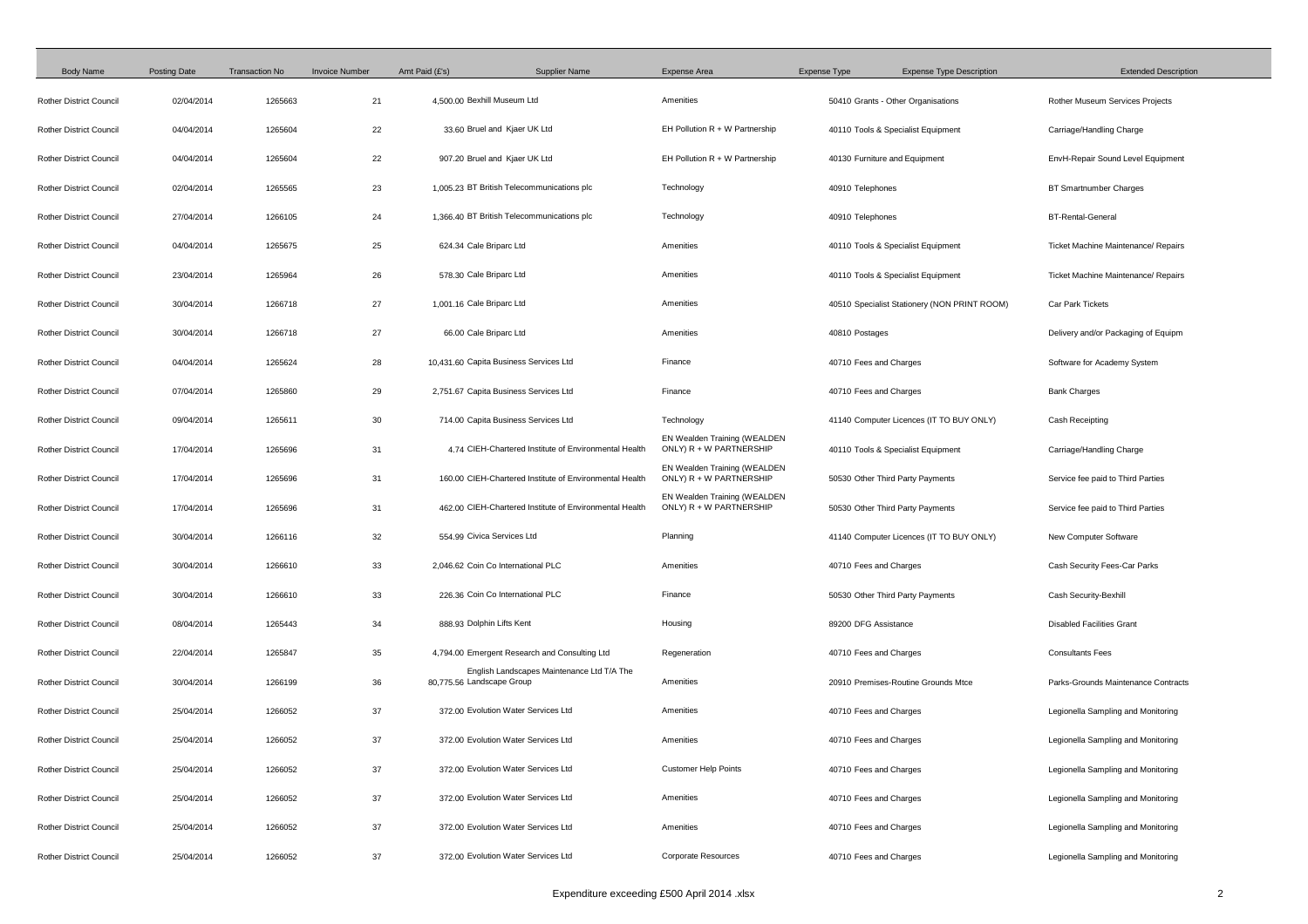| <b>Body Name</b>               | <b>Posting Date</b> | <b>Transaction No</b> | <b>Invoice Number</b> | Amt Paid (£'s)<br><b>Supplier Name</b>         | <b>Expense Area</b>                                           | <b>Expense Type</b><br><b>Expense Type Description</b> | <b>Extended Description</b>          |
|--------------------------------|---------------------|-----------------------|-----------------------|------------------------------------------------|---------------------------------------------------------------|--------------------------------------------------------|--------------------------------------|
| <b>Rother District Council</b> | 29/04/2014          | 1265703               | 38                    | 1,749.55 Family Mosaic Housing                 | Housing                                                       | 89200 DFG Assistance                                   | <b>Disabled Facilities Grant</b>     |
| <b>Rother District Council</b> | 29/04/2014          | 1265784               | 39                    | 537.90 Family Mosaic Housing                   | Housing                                                       | 89200 DFG Assistance                                   | <b>Disabled Facilities Grant</b>     |
| <b>Rother District Council</b> | 30/04/2014          | 1266193               | 40                    | 654.36 Flame Ltd                               | Technology                                                    | 50510 Private Contractors                              | Maintenance Contracts-Printing       |
| <b>Rother District Council</b> | 09/04/2014          | 1265835               | 41                    | 18,333.64 Freedom Leisure                      | Amenities                                                     | 50510 Private Contractors                              | Management Fee to Private Contracto  |
| <b>Rother District Council</b> | 09/04/2014          | 1265835               | 41                    | 6,233.45 Freedom Leisure                       | Amenities                                                     | 50510 Private Contractors                              | Management Fee to Private Contracto  |
| <b>Rother District Council</b> | 09/04/2014          | 1265835               | 41                    | 12,100.21 Freedom Leisure                      | Amenities                                                     | 50510 Private Contractors                              | Management Fee to Private Contracto  |
| <b>Rother District Council</b> | 30/04/2014          | 1266325               | 42                    | 2,773.73 Frontier Software Plc                 | Finance                                                       | 10910 Training                                         | Training                             |
| <b>Rother District Council</b> | 01/04/2014          | 1265228               | 43                    | 39,735.32 GGP Systems Ltd                      | Technology                                                    | 41140 Computer Licences (IT TO BUY ONLY)               | <b>GIS System</b>                    |
| <b>Rother District Council</b> | 07/04/2014          | 1265434               | 44                    | 3,000.00 GMS Adaptations                       | Housing                                                       | 89200 DFG Assistance                                   | <b>Disabled Facilities Grant</b>     |
| <b>Rother District Council</b> | 08/04/2014          | 1265440               | 45                    | 3,500.00 GMS Adaptations                       | Housing                                                       | 89200 DFG Assistance                                   | <b>Disabled Facilities Grant</b>     |
| <b>Rother District Council</b> | 29/04/2014          | 1265753               | 46                    | 880.00 GMS Adaptations                         | Housing                                                       | 89200 DFG Assistance                                   | <b>Disabled Facilities Grant</b>     |
| <b>Rother District Council</b> | 29/04/2014          | 1265755               | 47                    | 750.00 GMS Adaptations                         | Housing                                                       | 89200 DFG Assistance                                   | <b>Disabled Facilities Grant</b>     |
| <b>Rother District Council</b> | 07/04/2014          | 1265937               | 48                    | 24,000.00 GOSS Interactive Ltd                 | Technology                                                    | 41140 Computer Licences (IT TO BUY ONLY)               | Web Hosting Fee                      |
| <b>Rother District Council</b> | 23/04/2014          | 11002335              | 49                    | -955.20 GOSS Interactive Ltd                   | Technology                                                    | 41140 Computer Licences (IT TO BUY ONLY)               | Web Hosting Fee                      |
| <b>Rother District Council</b> | 30/04/2014          | 1266876               | 50                    | 840.00 GOSS Interactive Ltd                    | Technology                                                    | 41120 Computer Equipment (IT ONLY)                     | Advance Pay Maint Web Cont Man Sys   |
| <b>Rother District Council</b> | 30/04/2014          | 1266877               | 51                    | 1,200.00 GOSS Interactive Ltd                  | Technology                                                    | 41120 Computer Equipment (IT ONLY)                     | Maint Web Content Mngmnt Sys         |
| <b>Rother District Council</b> | 30/04/2014          | 1266878               | 52                    | 600.00 GOSS Interactive Ltd                    | Technology                                                    | 41120 Computer Equipment (IT ONLY)                     | Advance Pay Maint Web Cont Man Sys   |
| <b>Rother District Council</b> | 30/04/2014          | 1266879               | 53                    | 600.00 GOSS Interactive Ltd                    | Technology                                                    | 41120 Computer Equipment (IT ONLY)                     | Advance Pay Maint Web Cont Man Sys   |
| <b>Rother District Council</b> | 30/04/2014          | 1266198               | 54                    | 4,562.40 Haymarket Media Group Ltd             | <b>Human Resources</b>                                        | 40450 Advertising                                      | Advertising in Newspapers/Magazine   |
| <b>Rother District Council</b> | 01/04/2014          | 1265474               | 55                    | 4,538.18 Hitachi Capital Vehicle Solutions Ltd | Finance                                                       | 95270 Contract Hire Cars                               | <b>Contract Hire Car Lease Costs</b> |
| <b>Rother District Council</b> | 09/04/2014          | 1265940               | 56                    | 2,962.25 Hitachi Capital Vehicle Solutions Ltd | Finance                                                       | 95270 Contract Hire Cars                               | <b>Contract Hire Car Lease Costs</b> |
| <b>Rother District Council</b> | 16/04/2014          | 11002293              | 57                    | -882.30 Hitachi Capital Vehicle Solutions Ltd  | Finance                                                       | 95270 Contract Hire Cars                               | <b>Contract Hire Car Lease Costs</b> |
| <b>Rother District Council</b> | 01/04/2014          | 1265744               | 58                    | 12,854.40 Insite Ltd                           | Technology                                                    | 50530 Other Third Party Payments                       | <b>Technical Support</b>             |
| <b>Rother District Council</b> | 01/04/2014          | 1265745               | 59                    | 2,892.24 Insite Ltd                            | Technology                                                    | 50530 Other Third Party Payments                       | <b>Technical Support</b>             |
| <b>Rother District Council</b> | 22/04/2014          | 1266452               | 60                    | 792.00 Institute of Licensing (Events) Ltd     | <b>EH Environmental Services Admin</b><br>$R + W$ Partnership | 10910 Training                                         | EnvH-Training                        |
| <b>Rother District Council</b> | 30/04/2014          | 1266453               | 61                    | 1,584.00 Institute of Licensing (Events) Ltd   | <b>EH Environmental Services Admin</b><br>R + W Partnership   | 10910 Training                                         | EnvH-Training                        |
| <b>Rother District Council</b> | 24/04/2014          | 1265781               | 62                    | 2,200.39 Investec Asset Management Ltd         | Finance                                                       | 50530 Other Third Party Payments                       | Service fee paid to Third Parties    |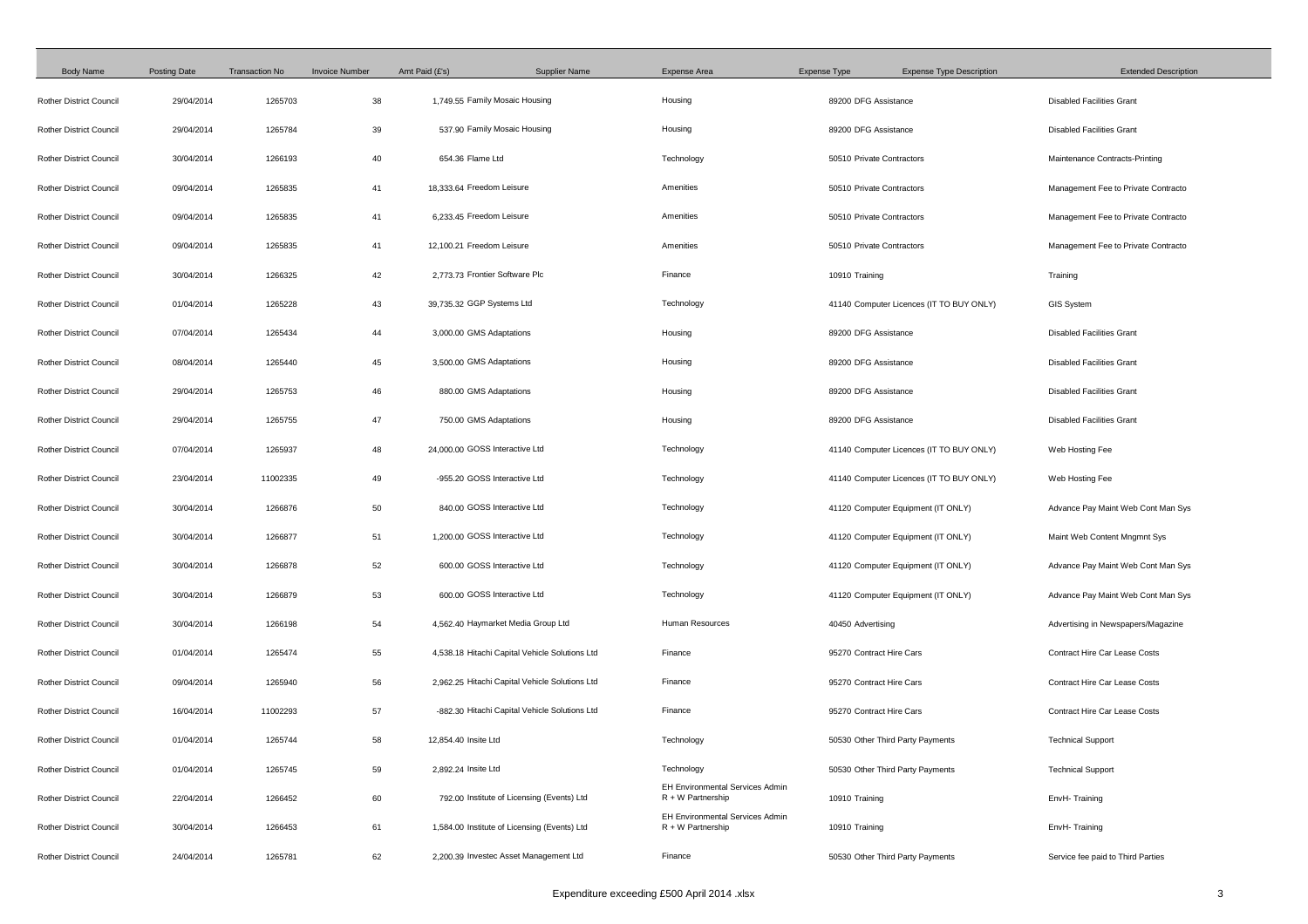| <b>Body Name</b>               | <b>Posting Date</b> | <b>Transaction No</b> | <b>Invoice Number</b> | Amt Paid (£'s)<br><b>Supplier Name</b>                | <b>Expense Area</b>                                    | <b>Expense Type</b>        | <b>Expense Type Description</b>                                            | <b>Extended Description</b>                                |
|--------------------------------|---------------------|-----------------------|-----------------------|-------------------------------------------------------|--------------------------------------------------------|----------------------------|----------------------------------------------------------------------------|------------------------------------------------------------|
| <b>Rother District Council</b> | 10/04/2014          | 1265536               | 63                    | 10,000.00 J.R.Fairhall Builder and Contractor Ltd     | Housing                                                | 89200 DFG Assistance       |                                                                            | <b>Disabled Facilities Grant</b>                           |
| <b>Rother District Council</b> | 02/04/2014          | 1265742               | 64                    | 2.100.00 James Button and Co                          | EH Taxi and Private Hire Licenses R<br>+ W Partnership |                            | 50530 Other Third Party Payments                                           | Service fee paid to Third Parties                          |
| <b>Rother District Council</b> | 18/04/2014          | 1266031               | 65                    | 653.28 Johnston Publishing Ltd                        | Planning                                               | 40470 Publicity            |                                                                            | Planadv - Rye + Battle Observer                            |
| <b>Rother District Council</b> | 02/04/2014          | 1265610               | 66                    | 7,578.40 K W Pearce                                   | Regeneration                                           |                            | 20110 Premises-Repairs, Mtce, Refurbishment                                | WARR - Office Maintenance, Repairs                         |
| <b>Rother District Council</b> | 03/04/2014          | 1265672               | 67                    | 948.00 Kardex Systems (UK) Ltd                        | <b>Corporate Resources</b>                             |                            | 40110 Tools & Specialist Equipment                                         | Kardex Machine - Maintenance                               |
| <b>Rother District Council</b> | 07/04/2014          | 1265616               | 68                    | 78.38 Kent County Council (KCS)                       | Technology                                             | 41210 Operational Leases   |                                                                            | <b>Copier Rental and Service</b>                           |
| <b>Rother District Council</b> | 07/04/2014          | 1265616               | 68                    | 3,811.02 Kent County Council (KCS)                    | Technology                                             |                            | 41250 Photocopier Contracts (PRINT ROOM ONLY)                              | <b>Copier Servicing</b>                                    |
| <b>Rother District Council</b> | 01/04/2014          | 1265639               | 69                    | 1,154,522.98 Kier Services - Environmental            | Joint Waste Contract Client Unit                       | 50510 Private Contractors  |                                                                            | <b>CORE Joint Waste Cost</b>                               |
| <b>Rother District Council</b> | 08/04/2014          | 1265638               | 70                    | 26,536.12 Kier Services - Environmental               | Joint Waste Contract Client Unit                       | 50510 Private Contractors  |                                                                            | <b>VARIABLE CORE Joint Waste Cost</b>                      |
| <b>Rother District Council</b> | 11/04/2014          | 1266026               | 71                    | 70,931.40 Kier Services - Environmental               | Joint Waste Contract Client Unit                       | 42000 Partnership Projects |                                                                            | <b>CLIENT Joint Waste Cost</b>                             |
| <b>Rother District Council</b> | 25/04/2014          | 1266027               | 72                    | 34,112.99 Kier Services - Environmental               | Joint Waste Contract Client Unit                       | 50510 Private Contractors  |                                                                            | <b>VARIABLE CORE Joint Waste Cost</b>                      |
| <b>Rother District Council</b> | 30/04/2014          | 1266349               | 73                    | 67,998.91 Kier Services - Environmental               | Joint Waste Contract Client Unit                       | 42000 Partnership Projects |                                                                            | <b>CLIENT Joint Waste Cost</b>                             |
| <b>Rother District Council</b> | 22/04/2014          | 1266601               | 74                    | 8,646.00 Let's Do Business Group                      | Regeneration                                           |                            | 50310 SLAs - Voluntary Assoc et al (Committee Approved) Locate East Sussex |                                                            |
| <b>Rother District Council</b> | 01/04/2014          | 1265619               | 75                    | 10.809.14 Local Government Association                | Finance                                                |                            | 40750 Subscriptions to Organisations                                       | Subscription to Organisations                              |
| <b>Rother District Council</b> | 22/04/2014          | 1265734               | 76                    | 684.00 Local Green Points LLP                         | Amenities                                              | 40710 Fees and Charges     |                                                                            | Consultants Household Incentive Scheme                     |
| <b>Rother District Council</b> | 07/04/2014          | 1265520               | 77                    | 540.00 Lynette Benton                                 | Planning                                               | 40710 Fees and Charges     |                                                                            | <b>LDF Consultancy</b>                                     |
| <b>Rother District Council</b> | 29/04/2014          | 1266211               | 78                    | 900.00 MCPC Systems (UK) Ltd                          | Technology                                             |                            | 41140 Computer Licences (IT TO BUY ONLY)                                   | <b>ESCROW Agreement</b>                                    |
| <b>Rother District Council</b> | 16/04/2014          | 1266210               | 79                    | 6.00 Misco                                            | Technology                                             |                            | 40110 Tools & Specialist Equipment                                         | Carriage/Handling Charge                                   |
| <b>Rother District Council</b> | 16/04/2014          | 1266210               | 79                    | 1,023.00 Misco                                        | Technology                                             |                            | 41130 Computer Consumables (IT TO BUY ONLY)                                | Replacement Discs and Tapes                                |
| <b>Rother District Council</b> | 11/04/2014          | 1265681               | 80                    | 1,384.80 NERC Natural Environment Research Council    | EH Pollution $R + W$ Partnership                       |                            | 50530 Other Third Party Payments                                           | Service fee paid to Third Parties                          |
| <b>Rother District Council</b> | 29/04/2014          | 1265785               | 81                    | 3,586.00 Nutra Plumbing and Heating Ltd               | Housing                                                | 89200 DFG Assistance       |                                                                            | <b>Disabled Facilities Grant</b>                           |
| <b>Rother District Council</b> | 01/04/2014          | 1265485               | 82                    | 576.00 P F Engineering Ltd                            | Technology                                             | 50510 Private Contractors  |                                                                            | Maintenance Contracts-Printing                             |
| <b>Rother District Council</b> | 24/04/2014          | 1266069               | 83                    | 1,944.00 Paragon Group UK Ltd                         | Technology                                             |                            | 40510 Specialist Stationery (NON PRINT ROOM)                               | <b>Pressure Seal Stationery</b>                            |
| <b>Rother District Council</b> | 11/04/2014          | 1265671               | 84                    | 9.60 Postage By Phone-Pitney Bowes Ltd                | <b>Corporate Resources</b>                             | 40810 Postages             |                                                                            | Admin Charge - TH Franking                                 |
| <b>Rother District Council</b> | 11/04/2014          | 1265671               | 84                    | 5,000.00 Postage By Phone-Pitney Bowes Ltd            | Finance                                                | 99010 Stock Accounts       |                                                                            | Town Hall Franking Machine                                 |
| <b>Rother District Council</b> | 12/04/2014          | 1265750               | 85                    | 4,144.00 Rentokil Pest Control                        | EH Pest Control $R + W$ Partnership                    | 40710 Fees and Charges     |                                                                            | Fees for services provided by Not For Profit Organisations |
| <b>Rother District Council</b> | 09/04/2014          | 1265495               | 86                    | 57,638.50 Romney Marshes Area Internal Drainage Board | Finance                                                |                            | 60010 Internal Drainage Board Rates                                        | Romney Marsh Area Internal Drainage                        |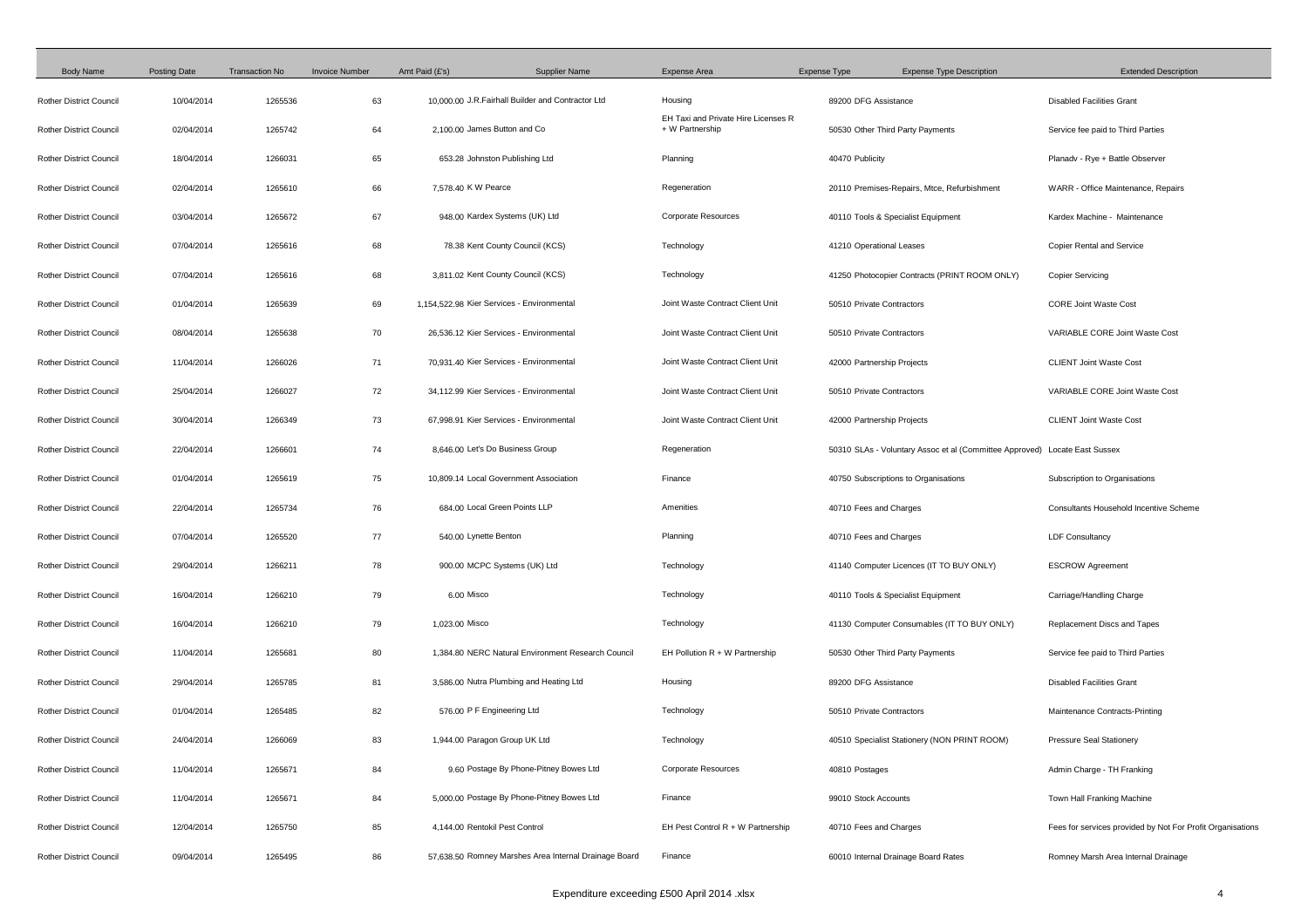| <b>Body Name</b>               | <b>Posting Date</b> | <b>Transaction No</b> | <b>Invoice Number</b> | Amt Paid (£'s)<br><b>Supplier Name</b>           | <b>Expense Area</b>                                           | <b>Expense Type</b>     | <b>Expense Type Description</b>                                                | <b>Extended Description</b>                |
|--------------------------------|---------------------|-----------------------|-----------------------|--------------------------------------------------|---------------------------------------------------------------|-------------------------|--------------------------------------------------------------------------------|--------------------------------------------|
| <b>Rother District Council</b> | 09/04/2014          | 1265496               | 87                    | 20,900.00 Rother District Citizens Advice Bureau | Finance                                                       |                         | 50310 SLAs - Voluntary Assoc et al (Committee Approved) Bexhill and Rother CAB |                                            |
| <b>Rother District Council</b> | 01/04/2014          | 1265425               | 88                    | 10,000.00 Rother Voluntary Action                | Finance                                                       |                         | 50310 SLAs - Voluntary Assoc et al (Committee Approved) SLA Delivery           |                                            |
| <b>Rother District Council</b> | 22/04/2014          | 1265651               | 89                    | 1,500.00 Rye and District Chamber of Commerce    | Regeneration                                                  |                         | 50530 Other Third Party Payments                                               | Christmas Lights                           |
| <b>Rother District Council</b> | 30/04/2014          | 1266503               | 90                    | 6,860.38 Siteimprove Ltd                         | Technology                                                    |                         | 41140 Computer Licences (IT TO BUY ONLY)                                       | Website Management                         |
| <b>Rother District Council</b> | 07/04/2014          | 1265592               | 91                    | 588.00 Solutions Accommodation Providers Ltd     | Housing                                                       | 40710 Fees and Charges  |                                                                                | Bed and Breakfast Accom - misc.            |
| <b>Rother District Council</b> | 14/04/2014          | 1265793               | 92                    | 588.00 Solutions Accommodation Providers Ltd     | Housing                                                       | 40710 Fees and Charges  |                                                                                | Bed and Breakfast Accom - misc.            |
| <b>Rother District Council</b> | 21/04/2014          | 1265794               | 93                    | 588.00 Solutions Accommodation Providers Ltd     | Housing                                                       | 40710 Fees and Charges  |                                                                                | Bed and Breakfast Accom - misc.            |
| <b>Rother District Council</b> | 28/04/2014          | 1265968               | 94                    | 588.00 Solutions Accommodation Providers Ltd     | Housing                                                       | 40710 Fees and Charges  |                                                                                | Bed and Breakfast Accom - misc.            |
| <b>Rother District Council</b> | 14/04/2014          | 1265724               | 95                    | 720.05 South East Water Plc                      | Amenities                                                     | 20410 Premises-Water    |                                                                                | <b>Water Charges</b>                       |
| <b>Rother District Council</b> | 23/04/2014          | 1266166               | 96                    | 169.69 South East Water Plc                      | Amenities                                                     | 20410 Premises-Water    |                                                                                | <b>Water Charges</b>                       |
| <b>Rother District Council</b> | 23/04/2014          | 1266166               | 96                    | 678.76 South East Water Plc                      | Amenities                                                     | 20410 Premises-Water    |                                                                                | <b>Water Charges</b>                       |
| <b>Rother District Council</b> | 29/04/2014          | 1266174               | 97                    | 565.99 South East Water Plc                      | Amenities                                                     | 20410 Premises-Water    |                                                                                | <b>Water Charges</b>                       |
| <b>Rother District Council</b> | 29/04/2014          | 1266174               | 97                    | 143.56 South East Water Plc                      | Amenities                                                     | 20410 Premises-Water    |                                                                                | <b>Water Charges</b>                       |
| <b>Rother District Council</b> | 24/04/2014          | 1266172               | 98                    | 591.74 Southern Water                            | Amenities                                                     | 20510 Premises-Sewerage |                                                                                | Sewage Charges                             |
| <b>Rother District Council</b> | 29/04/2014          | 1266164               | 99                    | 953.12 Southern Water                            | Amenities                                                     | 20510 Premises-Sewerage |                                                                                | Sewage Charges                             |
| <b>Rother District Council</b> | 30/04/2014          | 1266257               | 100                   | 271.05 Southern Water                            | Amenities                                                     | 20510 Premises-Sewerage |                                                                                | Sewage Charges                             |
| <b>Rother District Council</b> | 30/04/2014          | 1266257               | 100                   | 1,084.22 Southern Water                          | Amenities                                                     | 20510 Premises-Sewerage |                                                                                | Sewage Charges                             |
| <b>Rother District Council</b> | 14/04/2014          | 1266152               | 101                   | 608.50 Sovereign Harbour Yacht Club Ltd          | <b>EH Environmental Services Admin</b><br>$R + W$ Partnership |                         | 20630 Premises- Meeting room Hire                                              | Hire of a Meeting Room                     |
| <b>Rother District Council</b> | 01/04/2014          | 1265423               | 102                   | 15,723.19 Specialist Hygiene Services Ltd        | Amenities                                                     |                         | 20810 Premises-Cleaning Contractor                                             | <b>Public Conveniences Cleaning Servic</b> |
| <b>Rother District Council</b> | 01/04/2014          | 1265299               | 103                   | 1,000.00 Sussex Wildlife Trust                   | Planning                                                      |                         | 40750 Subscriptions to Organisations                                           | Subscription to Organisations              |
| <b>Rother District Council</b> | 30/04/2014          | 1266121               | 104                   | 2,400.00 Sussex Wildlife Trust                   | Planning                                                      |                         | 50320 Grants - Voluntary Assoc. (Committee Approved)                           | <b>Sussex Biodiversity Record Centre</b>   |
| <b>Rother District Council</b> | 03/04/2014          | 1265554               | 105                   | 552.00 The Clevedon Court Hotel                  | Housing                                                       | 40710 Fees and Charges  |                                                                                | Bed and Breakfast Accom - misc.            |
| <b>Rother District Council</b> | 10/04/2014          | 1265814               | 106                   | 552.00 The Clevedon Court Hotel                  | Housing                                                       | 40710 Fees and Charges  |                                                                                | Bed and Breakfast Accom - misc.            |
| <b>Rother District Council</b> | 14/04/2014          | 1265828               | 107                   | 595.00 The University of Warwick                 | <b>EH Environmental Services Admin</b><br>$R + W$ Partnership | 10910 Training          |                                                                                | EnvH-Training                              |
| <b>Rother District Council</b> | 11/04/2014          | 1265653               | 108                   | 39,000.00 Tourism South East                     | Regeneration                                                  |                         | 50310 SLAs - Voluntary Assoc et al (Committee Approved) Battle & Rye TIC       |                                            |
| <b>Rother District Council</b> | 30/04/2014          | 1266279               | 109                   | 4.325.78 Virtual Mail Room Ltd                   | Finance                                                       | 40810 Postages          |                                                                                | Postages - Virtual Mail Room               |
| <b>Rother District Council</b> | 01/04/2014          | 1265456               | 110                   | 3,168.84 Vodafone Limited                        | Technology                                                    | 40910 Telephones        |                                                                                | Leased Line Rental                         |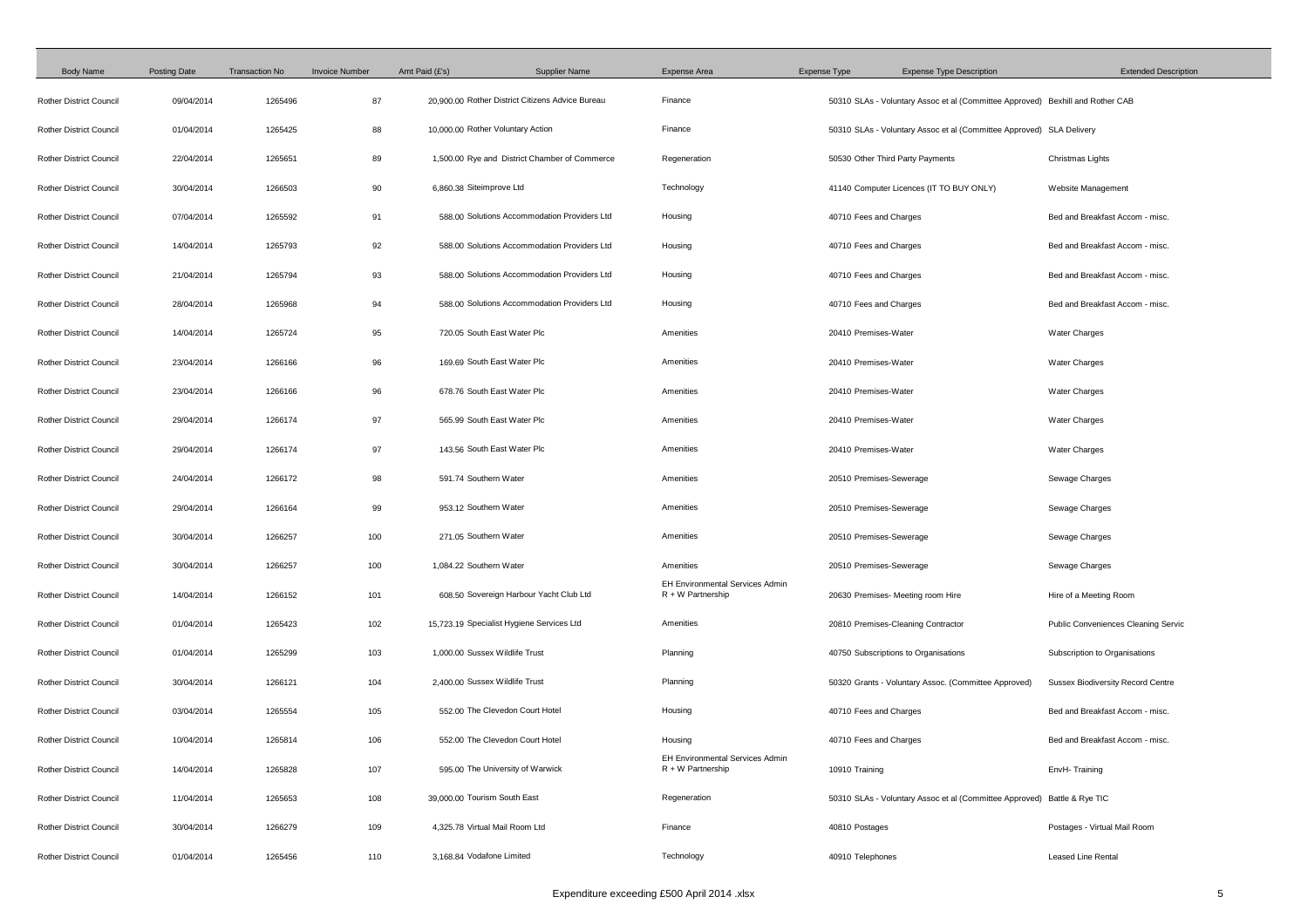| <b>Body Name</b>               | <b>Posting Date</b> | <b>Transaction No</b> | <b>Invoice Number</b> | Amt Paid (£'s)<br><b>Supplier Name</b>                | <b>Expense Area</b>                            | <b>Expense Type</b>    | <b>Expense Type Description</b>             | <b>Extended Description</b>              |
|--------------------------------|---------------------|-----------------------|-----------------------|-------------------------------------------------------|------------------------------------------------|------------------------|---------------------------------------------|------------------------------------------|
| <b>Rother District Council</b> | 17/04/2014          | 1266230               | 111                   | 1,198.80 Vodafone Limited                             | Technology                                     | 40910 Telephones       |                                             | <b>Leased Line Rental</b>                |
| <b>Rother District Council</b> | 30/04/2014          | 1266142               | 112                   | 9.138.00 W J Groundwater Ltd                          | Amenities                                      |                        | 20110 Premises-Repairs, Mtce, Refurbishment | <b>Fairlight Compressor Maintenance</b>  |
| <b>Rother District Council</b> | 05/04/2014          | 1265848               | 113                   | 838.69 Wolters Kluwer (UK) Ltd                        | Human Resources                                | 10910 Training         |                                             | Training                                 |
| <b>Rother District Council</b> | 16/04/2014          | 1265777               | 114                   | 1,907.58 Zephyr Racing Pennants Ltd                   | Amenities                                      |                        | 40110 Tools & Specialist Equipment          | No Bathing Flags/Flagpoles               |
| <b>Rother District Council</b> | 29/04/2014          | 1265748               | 115                   | 1,792.00 Environment Agency                           | Finance                                        |                        | 60010 Internal Drainage Board Rates         | Pevensey Levels Special Levy             |
| <b>Rother District Council</b> | 04/04/2014          | 1265684               | 116                   | 840.00 Valuation Office Agency                        | Amenities                                      | 40710 Fees and Charges |                                             | <b>Valuation Services</b>                |
| <b>Rother District Council</b> | 30/04/2014          | 1266347               | 117                   | 797.74 Valuation Office Agency                        | <b>Corporate Resources</b>                     | 40710 Fees and Charges |                                             | <b>Valuation Services</b>                |
| <b>Rother District Council</b> | 01/04/2014          | 1266049               | 118                   | 1,325.00 Barry Freeman and Sons                       | Amenities                                      |                        | 20110 Premises-Repairs, Mtce, Refurbishment | <b>Painting Works</b>                    |
| <b>Rother District Council</b> | 02/04/2014          | 1265419               | 119                   | 1,408.00 Barry Freeman and Sons                       | Amenities                                      |                        | 20110 Premises-Repairs, Mtce, Refurbishment | Painting Works                           |
| <b>Rother District Council</b> | 04/04/2014          | 1265770               | 120                   | 1,540.00 Barry Freeman and Sons                       | Amenities                                      |                        | 20110 Premises-Repairs, Mtce, Refurbishment | Painting Works                           |
| <b>Rother District Council</b> | 24/04/2014          | 1266594               | 121                   | 1.438.30 Booker and Best Ltd                          | <b>Building Control Partnership</b>            | 40710 Fees and Charges |                                             | <b>Build Ctrl - Dangerous Structures</b> |
| <b>Rother District Council</b> | 23/04/2014          | 1265765               | 122                   | 1,080.00 Colin A May                                  | <b>Corporate Resources</b>                     |                        | 20110 Premises-Repairs, Mtce, Refurbishment | Specified Repairs and Works listed       |
| <b>Rother District Council</b> | 23/04/2014          | 1265766               | 123                   | 2,160.00 Colin A May                                  | Amenities                                      |                        | 20110 Premises-Repairs, Mtce, Refurbishment | Painting Works                           |
| <b>Rother District Council</b> | 20/04/2014          | 1266030               | 124                   | 618.00 G W Allen Contractors                          | EH Engineers (WEALDEN ONLY) +<br>W Partnership |                        | 50530 Other Third Party Payments            | EnvH- Waste Clearance                    |
| <b>Rother District Council</b> | 14/04/2014          | 1265657               | 125                   | 2,616.00 Geewoods Construction Co Ltd (Account Payee) | Amenities                                      |                        | 20110 Premises-Repairs, Mtce, Refurbishment | Parks- Path Repairs                      |
| <b>Rother District Council</b> | 14/04/2014          | 1265658               | 126                   | 2,010.00 Geewoods Construction Co Ltd (Account Payee) | Amenities                                      |                        | 20110 Premises-Repairs, Mtce, Refurbishment | Parks- Path Repairs                      |
| <b>Rother District Council</b> | 14/04/2014          | 1265682               | 127                   | 2,304.00 Geewoods Construction Co Ltd (Account Payee) | Amenities                                      |                        | 20110 Premises-Repairs, Mtce, Refurbishment | Parks- Path Repairs                      |
| <b>Rother District Council</b> | 16/04/2014          | 1265931               | 128                   | 5,950.80 Hartnells Hastings                           | Amenities                                      |                        | 20110 Premises-Repairs, Mtce, Refurbishment | Parks- Fencing Installation              |
| <b>Rother District Council</b> | 22/04/2014          | 1266582               | 129                   | 1,972.80 Hartnells Hastings                           | Amenities                                      |                        | 86050 Contract Payments - General           | Capital-Contract Payments - General      |
| <b>Rother District Council</b> | 21/04/2014          | 1265993               | 130                   | 3,389.40 Robin G Randall                              | Amenities                                      |                        | 20110 Premises-Repairs, Mtce, Refurbishment | Specified Repairs and Works listed       |
| <b>Rother District Council</b> | 23/04/2014          | 1265963               | 131                   | 1,413.14 Robinson and Baker Heating Ltd Account Payee | Amenities                                      |                        | 20110 Premises-Repairs, Mtce, Refurbishment | <b>Heating Maintenance</b>               |
| <b>Rother District Council</b> | 11/04/2014          | 1266498               | 132                   | 20,471.56 Royal Mail Group Ltd                        | <b>Corporate Resources</b>                     | 40810 Postages         |                                             | Response Service - Royal Mail Chg        |
| <b>Rother District Council</b> | 01/04/2014          | 1265490               | 133                   | 5,475.00 East Sussex County Council                   | Policy and Performance Unit                    | 50210 Other L.As       |                                             | Health Overview Scrutiny Com Cont        |
| <b>Rother District Council</b> | 08/04/2014          | 1265603               | 134                   | 879.70 East Sussex County Council                     | <b>Corporate Resources</b>                     | 40810 Postages         |                                             | <b>County Courier Service</b>            |
| <b>Rother District Council</b> | 10/04/2014          | 1266117               | 135                   | 4,600.00 East Sussex County Council                   | Amenities                                      |                        | 40750 Subscriptions to Organisations        | Subscription to Organisations            |
| <b>Rother District Council</b> | 14/04/2014          | 1265688               | 136                   | 880.00 East Sussex County Council                     | Planning                                       | 50210 Other L.As       |                                             | Fee Payments to ESCC                     |
| <b>Rother District Council</b> | 14/04/2014          | 1265690               | 137                   | 13,343.00 East Sussex County Council                  | Planning                                       | 50210 Other L.As       |                                             | Fee Payments to ESCC                     |